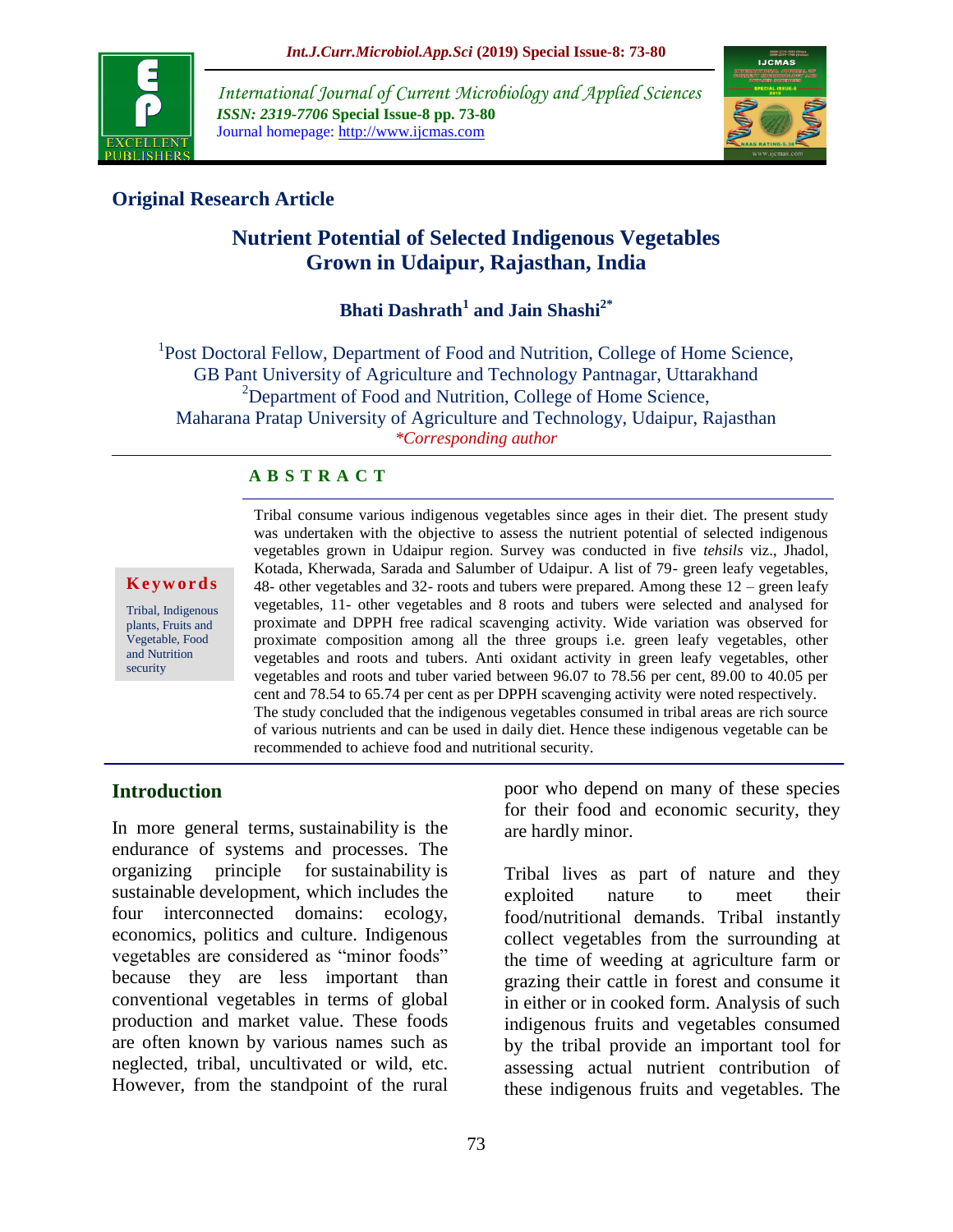present study was therefore undertaken to find out the proximate composition and DPPH scavenging activity among thirty one indigenous vegetables consumed by the tribal population Udaipur District, Rajasthan.

### **Materials and Methods**

The field survey was conducted in the five tribal blocks i.e. Jhdol, Kotra, Kherwada, Sarada and Salumber of Udaipur district of Rajasthan India. The main tribes of the area are Bheel, Meena, Garasia and Kathodi. In order to collect relevant information an open end proforma with group discussion were used. Total of 450 tribal people were contacted to gather required information. For an effective communication, the help of forest guards and *Van Mitra* were utilized. Plants were collected, photographed, identified and voucher specimens prepared for the herbarium. Ethnobotanical information about fruits and vegetables was gathered through personal observations and discussions with the villagers. On the basis of consumption by the local population residing in the study area, a total of thirty one vegetables were selected for the study as per the feasibility and availability of samples. All the selected samples were sub divided into four groups i.e. fruits, green leafy vegetables, other vegetables and roots and tubers.

Samples were washed thoroughly in running tap water to remove dust and dirt etc. and tender and edible part of were collected. Each sample was dried at  $45 \pm 5$  °C in hot air oven. They were ground to fine powder in a sieve through 1.0 mm mesh and stored in airtight container for analysis.

All samples were analysed for the proximate principle- moisture, protein (N x 6.25), crude fat (ether extraction), ash and crude

fiber (NIN, 2003). The carbohydrate, content was calculated by difference, i.e. 100, the sum of the per cent of ash, protein, fat and fiber. Energy value was calculated by multiplying the values obtained for carbohydrate, protein and fat, with 4, 4 and 9 respectively and adding up the values.

The per cent free radical scavenging activity was measured by using 2, 2-diphenyl-1 picryl-hydrazyl (DPPH) by the modified method suggested by McCune and Johns (2002).

Sample extraction for per cent free radical scavenging activity: Ten g of dried powder was taken with 100 ml of methanol in a conical flask, plugged with cotton wool and then kept on a rotary shaker at 120 rpm for 24 h. After 24 h, the extract was filtered with eight layers of muslin cloth; centrifuged at 5000 rpm for 10 min. Supernatant was collected and the solvent was evaporated and the dry extract was stored at 4ºC in air tight bottles (Parekh and Chanda, 2007). The reaction mixture consisting of DPPH in methanol (0.3 mM, 1 ml) 1 ml methanol and solvent extracts (1000µg/ml) was incubated for 30 min in dark, after which the absorbance was measured at 517 nm. Ascorbic acid was used as positive control.

### **Statistical analysis**

All analyses were analysed in triplicate  $(n =$ 3), and the data was presented as means standard error of deviation  $(\pm$  SEM)

### **Results and Discussions**

The nutritional composition of indigenous Green leafy vegetables, other vegetables and roots and tubers are presented in Table 1 to Table 3 respectively.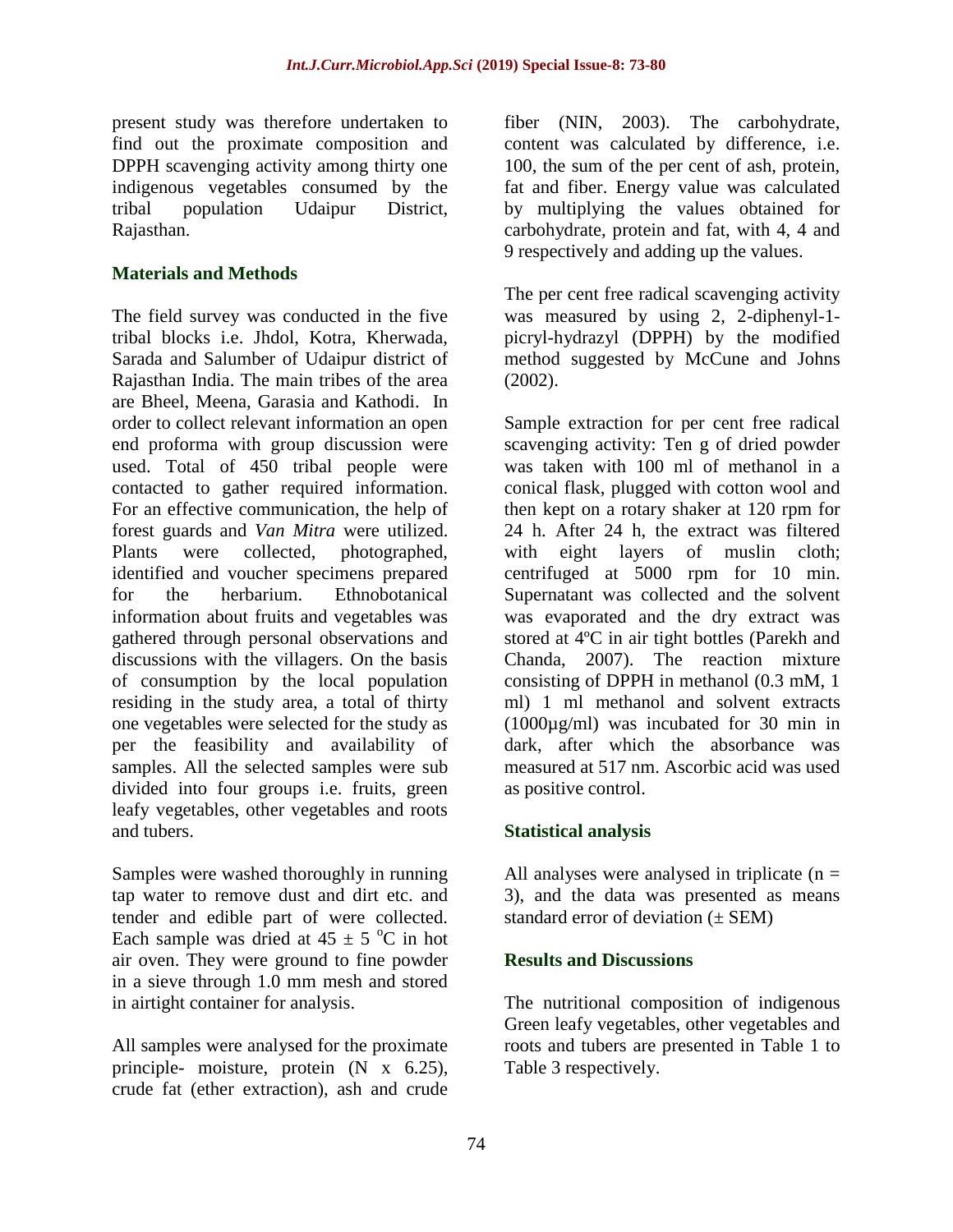### **Green leafy vegetables**

Moisture content varies among all the analysed green leafy vegetables and ranged from 70.14 to 93.53 per cent for *Marsilea minuta* and *Euphorbia royleana* respectively. *Marsilea minuta* recorded lower moisture in the present study than Gopalan *et al.,* 2007. This might be due to effect of variation in climatic conditions. Highest protein was observed in *Melilotus indica* leaves (30.45 g/100g) followed by *Cicer arietinum, Cassia tora* and *Polygonum glabrum* on dry weight basis. Crude fat content ranged from 1.63 to 9.47 g/100g for *Tribulus terrestris* and *Euphorbia royleana* respectively. The maximum total mineral ash was in *Portulaca oleracea* leaves (26.37g/100g). Crude fiber was maximum in *Tribulus terrestris* followed by *Medicago sativa, Cordia dichotoma* and *Cicer arietinum*. Energy was found to be more in *Euphorbia royleana* and *Melilotus indica*  contained comparatively low fat content but higher protein content. Proximate composition of all the analysed green leafy vegetables was comparable to the conventional green leafy vegetables (Gopalan *et al.,* 2007). Other workers also reported that wild leafy vegetables contained nutrient comparable to the conventional foods (Bhati and Jain 2015; Nazarudeen 2010; Gupta *et al.,* 2005).

Among all the green leafy vegetable *Marsilea minuta* was found to be highest protein content followed by *Cicer arietinum*, *Medicago sativa* and *Melilotus indica* in fresh form. Whereas ash and fiber content was recorded maximum for *Tribulus terrestris* (16.6g/100g) leaves.

The highest percent of free radical scavenging activity was observed in leaves of *Polygonum glabrum* (96.07 per cent), followed by *Tribulus terrestris* (91.36 ± 0.55), *Cordia dichotoma* leaves (90.95 ±

1.14) *Portulaca oleracea* (90.18 per cent) and *Cicer arietinum* (87.89 per cent). A free radical is any atom or molecule that has one or more unpaired electrons and is therefore highly reactive, seeking to acquire electrons from other substances. Free radicals are normally scavenged from tissues by the various antioxidants present in food. The amount of free radical scavenged by a particular food is expressed in terms of per cent free radical scavenging activity of that particular food.

### **Other vegetables**

Wide variation was observed in moisture content among all the analysed other vegetables and ranged between 62.43 to 91.96 per cent. The crude protein range of 27.24 g/100g for the *Dendrocalamus strictus*  followed by *Phoenix sylvestris, Acacia nilotica*, *Leptedenia reticulate* and *Aloe barbadensis* (Table 2). This range of protein, however, is relatively higher than the common conventional other vegetables. The mineral ash ranged from 3.01 to 15.13 g/100g in *Dioscorea* Sp. and *Cissus quandrangula* respectively. The crude fat content in all the other vegetables varied between 2.07 g/100g in *Dioscorea* Sp. and 20.53 in *Carissa congesta.* The results showed the analysed indigenous other vegetables have comparable levels of nutrients to the conventional other vegetables.

Per cent free radical scavenging activity for other vegetable is present under table 2. Wide variation from 40.05 per cent to 89.00 per cent was observed in all the other vegetables. This may be due to genetic variation among the vegetables.

### **Roots and tubers**

Proximate composition of indigenous root and tuber is presented in Table 3.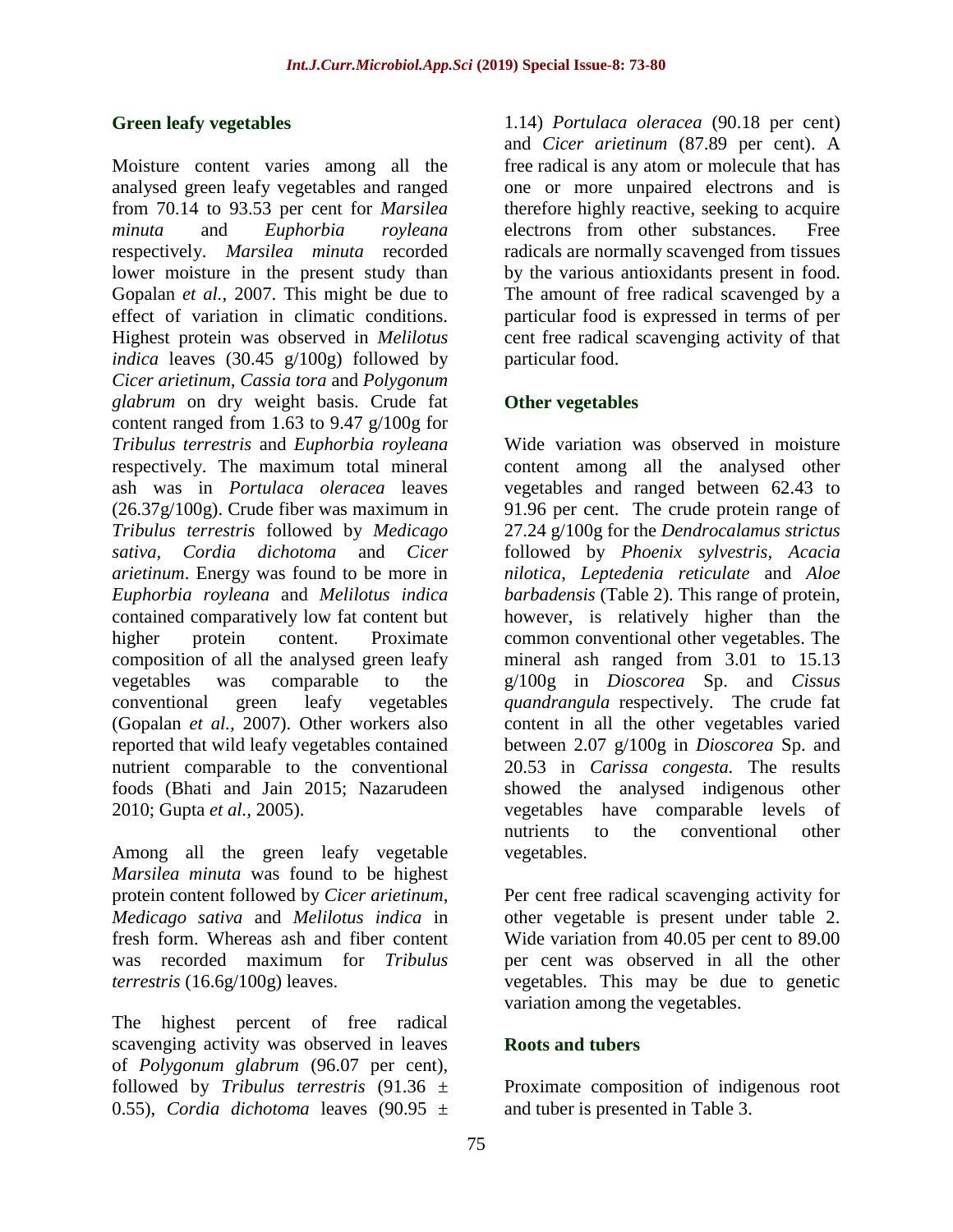| S. No.          | <b>Botanical</b><br><b>Name</b> | <b>Moisture</b>  | Protein          | Fat             | Ash                                | <b>Fiber</b>     | <b>CHO</b>       | <b>Energy</b><br>(Kcal) | % inhibition     |
|-----------------|---------------------------------|------------------|------------------|-----------------|------------------------------------|------------------|------------------|-------------------------|------------------|
| $\mathbf{1}$    | Asphodelus<br>tenuifolius       | $89.21 \pm 0.17$ | $20.24 \pm 0.34$ | $3.67 \pm 0.12$ | $10.1 \pm 0.1$                     | $12.3 \pm 0.16$  | $53.7 \pm 0.37$  | 328.74±0.85             | $83.21 \pm 0.67$ |
| 2               | Cassia tora                     | 84.92±0.05       | $29.38 \pm 1.18$ |                 | $5.67 \pm 0.06$   11.69 $\pm$ 0.81 | $9.52 \pm 0.16$  | $43.71 \pm 0.78$ | 343.66±3.05             | $85.20 \pm 1.08$ |
| 3               | Centella<br>asiatica            | $85.71 \pm 0.31$ | $19.17 \pm 0.17$ | $2.43 \pm 0.21$ | $18.27 \pm 0.21$                   | $10.63 \pm 0.12$ | 49.5 $\pm$ 0.34  | $296.56 \pm 1.37$       | $85.74 \pm 1.35$ |
| $\overline{4}$  | Cicer<br>arietinum              | 77.08±0.12       | $29.77 \pm 0.77$ |                 | $3.97 \pm 0.06$   12.12 $\pm$ 0.03 | $10.85 \pm 0.08$ | $43.29 \pm 0.73$ | $327.96 \pm 0.4$        | $87.89 \pm 0.44$ |
| $5\overline{)}$ | Cordia<br>dichotoma             | 78.48±1.35       | $22.47 \pm 0.0$  | $2.5 \pm 0.0$   | $13.39 \pm 0.09$                   | $10.86 \pm 0.2$  | $50.78 \pm 0.26$ | $315.51 \pm 1.04$       | $90.95 \pm 1.14$ |
| 6               | Euphorbia<br>royleana           | $93.53 \pm 0.64$ | $11.68 \pm 0.29$ | $9.47 \pm 0.12$ | $14.15 \pm 0.05$                   | $9.04 \pm 0.14$  | $55.67 \pm 0.1$  | 354.58±0.36             | $78.56 \pm 1.46$ |
| $\overline{7}$  | <b>Marsilea</b><br>minuta       | $70.14 \pm 1.82$ | $24.52 \pm 0.77$ | $3.17 \pm 0.25$ | $8.32 \pm 0.13$                    | $10.64 \pm 0.14$ | 53.29±0.89       | 340.32±2.39             | $81.37 \pm 1.08$ |
| 8               | Medicago<br>sativa              | 72.66±0.97       | $24.23 \pm 0.58$ | $2.5 \pm 0.0$   | $11.59 \pm 0.05$                   | $14.58 \pm 0.13$ | $47.11 \pm 0.63$ | 307.84±0.35             | $85.45 \pm 1.00$ |
| 9               | Melilotus<br>indica             | 79.57±0.69       | $30.45 \pm 0.61$ |                 | $5.27 \pm 0.06$   10.58 $\pm 0.06$ | $7.47 \pm 0.41$  | $46.23 \pm 0.29$ | 354.13±1.76             | $80.48 \pm 0.53$ |
| 10              | Polygonum<br>glabrum            | 84.86±0.83       | $28.9 \pm 0.29$  |                 | $2.37 \pm 0.06$   12.44 $\pm$ 0.54 | $7.62 \pm 0.18$  | 48.68±0.79       | $331.6 \pm 2.39$        | $96.07 \pm 0.37$ |
| 11              | Portulaca<br>oleracea           | $90.94 \pm 0.26$ | $19.26 \pm 0.51$ | $3.37 \pm 0.15$ | $26.37 \pm 0.51$                   | $7.47 \pm 0.26$  | 43.52±0.49       | $281.45 \pm 2.07$       | $90.18 \pm 1.02$ |
| 12              | <b>Tribulus</b><br>terrestris   | $82.16 \pm 0.36$ | $20.92 \pm 0.45$ | $1.63 \pm 0.21$ | $16.55 \pm 0.33$                   | $16.6 \pm 0.25$  | $44.24 \pm 0.63$ | $275.92 \pm 1.65$       | $91.36 \pm 0.55$ |

**Table.1** Nutrient composition of indigenous green leafy vegetables (g/100g)

 $*$  on dry weight basis;  $* \pm$  standard deviation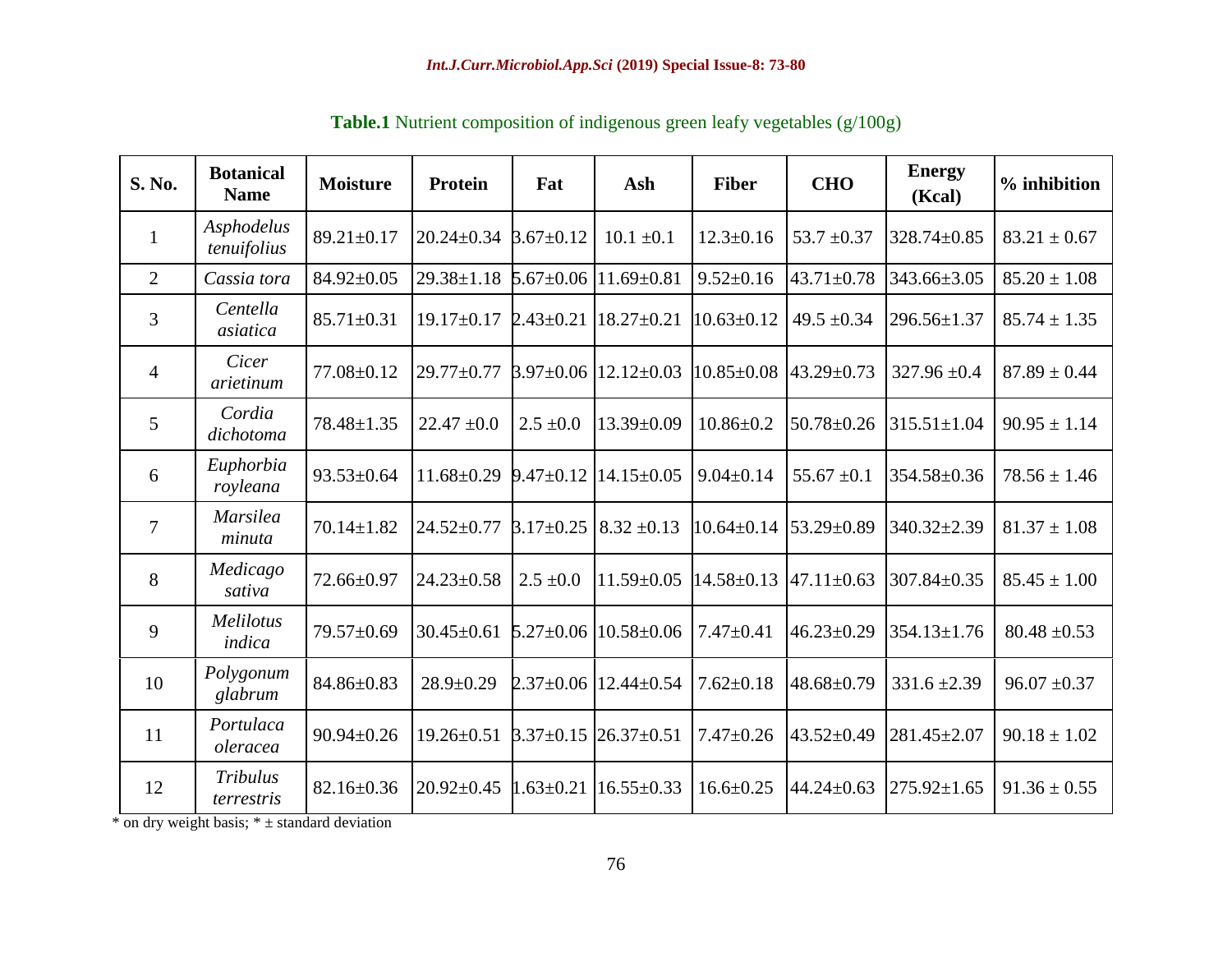| S. No.          | <b>Botanical</b><br><b>Name</b> | <b>Moisture</b>  | Protein          | Fat              | Ash              | <b>Fiber</b>     | <b>CHO</b>       | <b>Energy</b><br>(Kcal) | % inhibition     |
|-----------------|---------------------------------|------------------|------------------|------------------|------------------|------------------|------------------|-------------------------|------------------|
| 1               | Acacia<br>nilotica              | $62.43 \pm 0.12$ | $12.36 \pm 0.45$ | $2.67 \pm 0.12$  | $3.77 \pm 0.04$  | $11.57 \pm 0.06$ | $69.64 \pm 0.35$ | $352.00 \pm 0.3$        | $79.26 \pm 0.65$ |
| $\overline{2}$  | Aloe<br><i>barbadensis</i>      | $89.52 \pm 0.63$ | $11.97 \pm 0.51$ | $13.33 \pm 0.42$ | $6.2 \pm 0.09$   | $9.42 \pm 0.35$  | 59.08±0.76       | $404.2 \pm 1.66$        | $68.29 \pm 1.08$ |
| 3               | Averrhoea<br>carambola          | $91.96 \pm 0.64$ | $6.62 \pm 0.17$  | $2.7 \pm 0.1$    | $4.35 \pm 0.02$  | $7.9 \pm 0.11$   | $78.44 \pm 0.13$ | $364.52 \pm 0.86$       | $73.99 \pm 1.78$ |
| $\overline{4}$  | Bombax ceiba                    | $76.9 \pm 0.37$  | $10.63 \pm 0.29$ | $2.43 \pm 0.31$  | $6.76 \pm 0.07$  | $12.18 \pm 0.13$ | $67.99 \pm 0.46$ | 336.41±0.97             | $67.75 \pm 1.37$ |
| 5               | Carissa<br>congesta             | $81.58 \pm 0.33$ | $6.32 \pm 0.17$  | $20.53 \pm 0.12$ | $4.75 \pm 0.08$  | $6.37 \pm 0.25$  | $62.02 \pm 0.25$ | $458.17 \pm 1.82$       | $81.46 \pm 0.63$ |
| 6               | Cissus<br>quandrangula          | $91.87 \pm 0.03$ | $9.15 \pm 0.45$  | $3.63 \pm 0.12$  | $15.13 \pm 0.28$ | $11.8 \pm 0.28$  | $60.28 \pm 0.44$ | $310.41 \pm 0.6$        | 84.91 $\pm 0.29$ |
| $7\phantom{.0}$ | Crotalaria<br>juncea            | $75.2 \pm 0.75$  | $24.13 \pm 0.45$ | $2.61 \pm 0.1$   | $7.08 \pm 0.07$  | $19.77 \pm 0.3$  | $46.41 \pm 0.64$ | $305.69 \pm 0.86$       | $72.86 \pm 1.61$ |
| 8               | Dendrocalam<br>us strictus      | $91.54 \pm 0.29$ | $27.24 \pm 0.17$ | $5.1 \pm 0.1$    | $12.08 \pm 0.15$ | $11.47 \pm 0.17$ | $44.11 \pm 0.57$ | $331.3 \pm 0.99$        | $40.05 \pm 1.80$ |
| 9               | Dioscorea Sp.                   | $72.08 \pm 0.9$  | $8.08 \pm 0.34$  | $2.07 \pm 0.21$  | $3.01 \pm 0.01$  | $3.23 \pm 0.22$  | $83.61 \pm 0.47$ | 385.35±0.24             | $46.60 \pm 0.92$ |
| 10              | Leptedenia<br>reticulata        | $88.44 \pm 0.4$  | $11.97 \pm 0.0$  | $6.6 \pm 0.26$   | $5.53 \pm 0.08$  | $22.7 \pm 0.23$  | $53.2 \pm 0.08$  | $320.08 \pm 2.15$       | $89.00 \pm 1.21$ |
| 11              | Phoenix<br>sylvestris           | $82.79 \pm 0.07$ | $17.61 \pm 0.67$ | $9.57 \pm 0.21$  | $8.01 \pm 0.01$  | $4.84 \pm 0.04$  | 59.97±0.58       | 396.43±0.96             | $69.49 \pm 0.69$ |

**Table.2** Nutrient composition of indigenous other vegetables (g/100g)

\* on dry weight basis

 $*$  ± standard deviation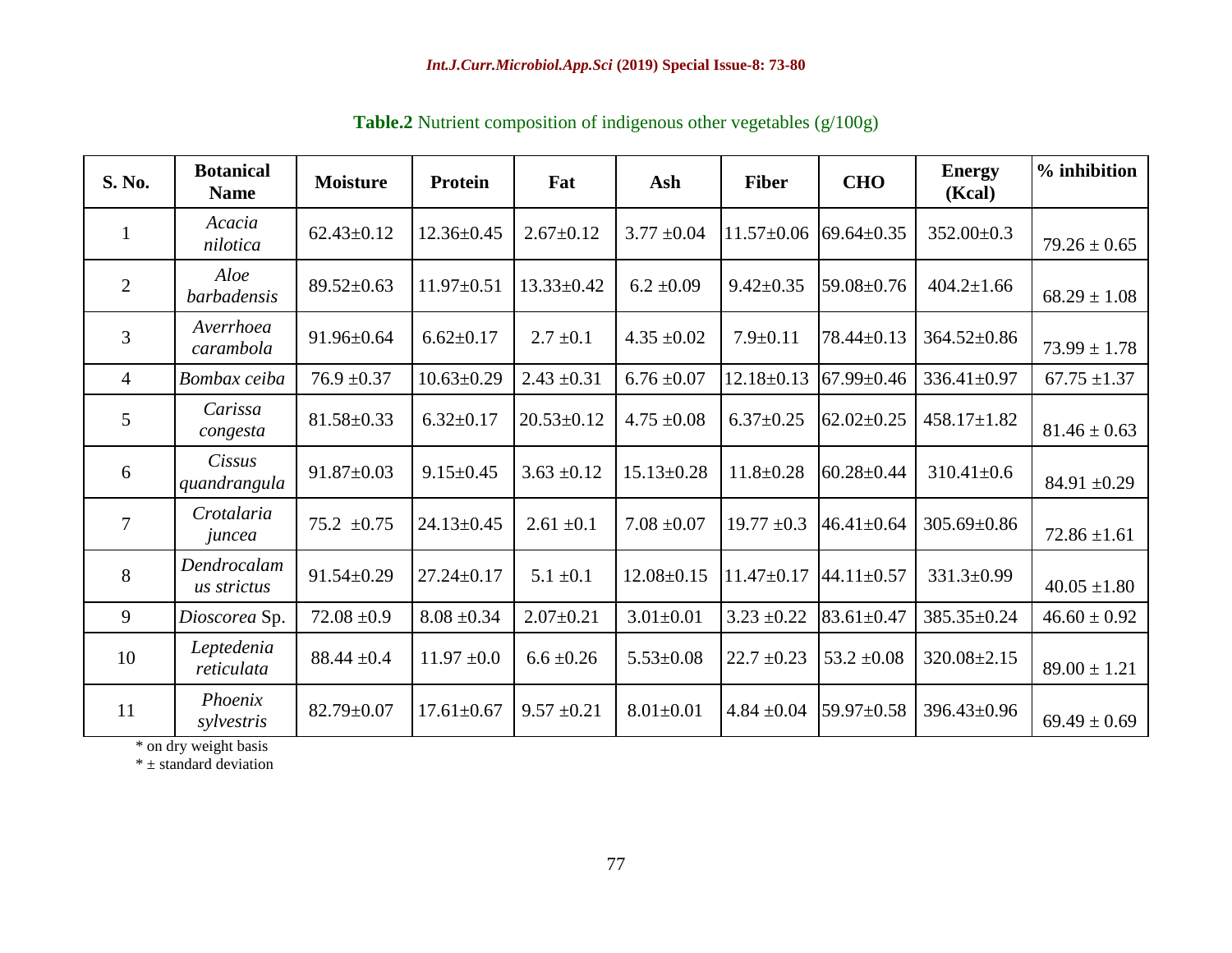| S.<br>No.      | <b>Botanical</b><br><b>Name</b> | <b>Moisture</b>  | <b>Protein</b>                                                          | Fat             | Ash                                            | <b>Fiber</b>    | <b>CHO</b>       | <b>Energy</b><br>(Kcal) | % inhibition     |
|----------------|---------------------------------|------------------|-------------------------------------------------------------------------|-----------------|------------------------------------------------|-----------------|------------------|-------------------------|------------------|
|                | Amorphophallus<br>paeoniifolius | 75.78±0.87       | $6.03 \pm 0.17$ 1.53 $\pm 0.29$ 6.75 $\pm 0.04$ 3.74 $\pm 0.18$         |                 |                                                |                 | $81.94 \pm 0.23$ | $345.43 \pm 1.78$       | $72.52 \pm 0.31$ |
| $\overline{2}$ | Dioscorea<br>esculanta          | $81.09 \pm 0.31$ | $5.93 \pm 0.34$                                                         | $1.5 \pm 0.1$   | $3.73 \pm 0.06$ $\left  2.23 \pm 0.15 \right $ |                 | $86.6 \pm 0.29$  | $383.64 \pm 1.36$       | $69.75 \pm 0.44$ |
| 3              | Dioscorea<br>hispida            | $82.28 \pm 1.4$  | $[7.39 \pm 0.17]$ $[1.53 \pm 0.15]$ $[3.35 \pm 0.06]$ $[3.66 \pm 0.15]$ |                 |                                                |                 | $84.07 \pm 0.16$ | $379.64 \pm 0.66$       | $66.55 \pm 0.07$ |
| $\overline{4}$ | <b>Dioscorea</b><br>petaphylla  | $82.55 \pm 0.76$ | $9.63 \pm 0.29$ 2.03 $\pm 0.06$ 4.74 $\pm 0.12$                         |                 |                                                | $7.56 \pm 0.29$ | $76.03 \pm 0.49$ | $360.96 \pm 0.51$       | $74.76 \pm 0.29$ |
| 5              | <i>Dioscorea</i><br>tomentosa   | $75.99 \pm 0.25$ | $9.05 \pm 0.51$ 1.97 $\pm 0.06$ 3.64 $\pm 0.01$                         |                 |                                                | $2.17 \pm 0.11$ | $83.17 \pm 0.41$ | $386.57 \pm 0.45$       | $65.74 \pm 0.18$ |
| 6              | Dioscorea Sp.                   | $84.68 \pm 0.27$ | $6.52 \pm 0.17$                                                         | $1.97 \pm 0.06$ | $4.25 \pm 0.1$                                 | $3.51 \pm 0.12$ | $83.76 \pm 0.13$ | $378.82 \pm 1.17$       | $71.35 \pm 0.12$ |
| $\overline{7}$ | Dioscorea Sp.                   | $65.03 \pm 0.71$ | $8.27 \pm 0.34$  1.13 $\pm 0.06$                                        |                 | $3.88 \pm 0.02$                                | $1.93 \pm 0.09$ | $84.79 \pm 0.31$ | $354.65 \pm 0.9$        | $66.36 \pm 0.51$ |
| 8              | Pueraria<br>tuberose            | $80.46 \pm 0.03$ | $8.66 \pm 0.17$ 1.07 $\pm 0.06$ 8.55 $\pm 0.2$                          |                 |                                                | $2.46 \pm 0.1$  | $79.27 \pm 0.5$  | $332.21 \pm 1.43$       | $78.54 \pm 0.77$ |

**Table.3** Nutrient composition of indigenous roots and tubers (g/100g)

\* on dry weight basis

\* ± standard deviation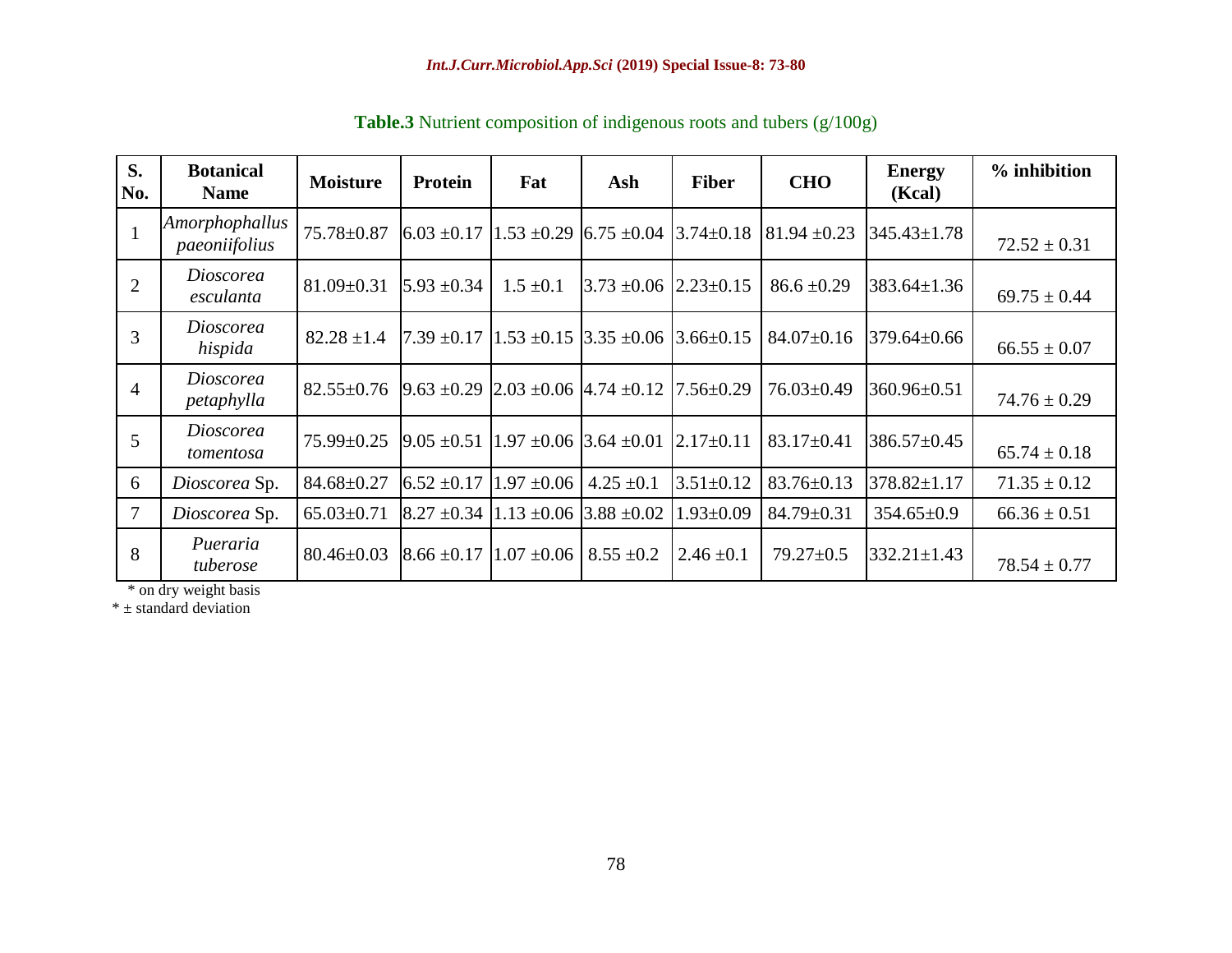The maximum moisture content was found in *Dioscorea* sp (Alitha Kand, 84.68 %) followed by *Dioscorea petaphylla* (82.55 per cent), *Dioscorea hispida* (82.28 per cent) and *Dioscorea esculanta* (81.0 9per cent). Protein content ranged from 5.93 g/100g (*Dioscorea esculanta*) to 9.63 g/100g (*Dioscorea petaphylla*).

Protein contents of all the analysed roots and tubers were found to be comparable with the conventional roots and tubers. Crude fat content was ranged from 1.07 to 20.3 g/100g. The maximum ash content was found in *Pueraria tuberosa* (8.55 g/100g) and minimum in *Dioscorea hispida* (3.35 g/100g) among the analysed roots and tubers. Total carbohydrate content ranged from 76.03 g/100g in *Dioscorea petaphylla* to 86.60 g/100g in *Dioscorea esculanta.*  Crude fiber ranged from 1.93 g/100g to 7.56 g/100g in *Dioscorea* Sp. (Amaliya Kand) and *Dioscorea petaphylla* respectively. Energy content was minimum in *Pueraria tuberose* (332.21 Kcal/ 100g) and maximum in *Dioscorea esculanta* (383.64 Kcal/ 100g).

Highest per cent inhibion was observed in *Pueraria tuberose* followed by *Dioscorea petaphylla, Amorphophallus paeoniifolius*  and *Dioscorea* Sp. I.

The results showed that analysed roots and tubers from contained almost similar amount of protein, crude fat and crude fiber to the conventional roots and tubers which are common in use. However the carbohydrate and energy was found to be lower than common roots and tubers.

Bhati and Acharya (2016) reviewed nutrient potential of indigenous fruits and vegetables and observed that indigenous foods are rich in nutrients and may play vital role in achieving food and nutrition security.

In conclusion, the result of present study indicates that indigenous vegetables are rich in various nutrients and thus should not be ignored. These vegetables may be used as alternative source of food and nutrition. This study will help propagate knowledge on these lesser known indigenous vegetables promote production and utilization as valuable component of a well balanced diet. Inspit of using invasive species, it is better to use such indigenous vegetables to achieve food and nutrition security especially in the areas where such vegetables are available. *Aravalli* hills possess a rich diversity of plants and rich mineral containing soil. But due to de-forestation, habitat destruction, introduction of exotic species, changes in climatic conditions etc., many plants which were common in the *Aravalli* hills have become rare and endangered. There is thus an urgent need to take a step in the conservation of these vegetables.

### **References**

- Bhati D. and Acharya V. 2016. Nutrient potential of indigenous fruits and vegetables. Food Science Research Journal, Vol 7(2): 306-313.
- Bhati D. and S. Jain. 2015.Weeds: An uncommon source of nutrients used by tribal community. Indian J Ecology. Vol. 42(1) pp 86-89.
- Gopalan, C., Rama Shastri and B.V. Balasubramanian. 2007. Nutritive Value of Indian Foods. NIN. ICMR. Hyderabad.
- Gupta, S., A. J. Lakshmi, M.N. Manjunath and J. Prakash. 2005. Analysis of nutrient anti-nutrient content of underutilized green leafy vegetables. J. Food. Sci. Tech. 38: 339-345.
- Nath, K.K., P. Deka and S. K. Borthakur. 2007. Ethnomedicinal aspects of some weeds from Darrang district of Assam. Ethnobotany 19: 82-87.